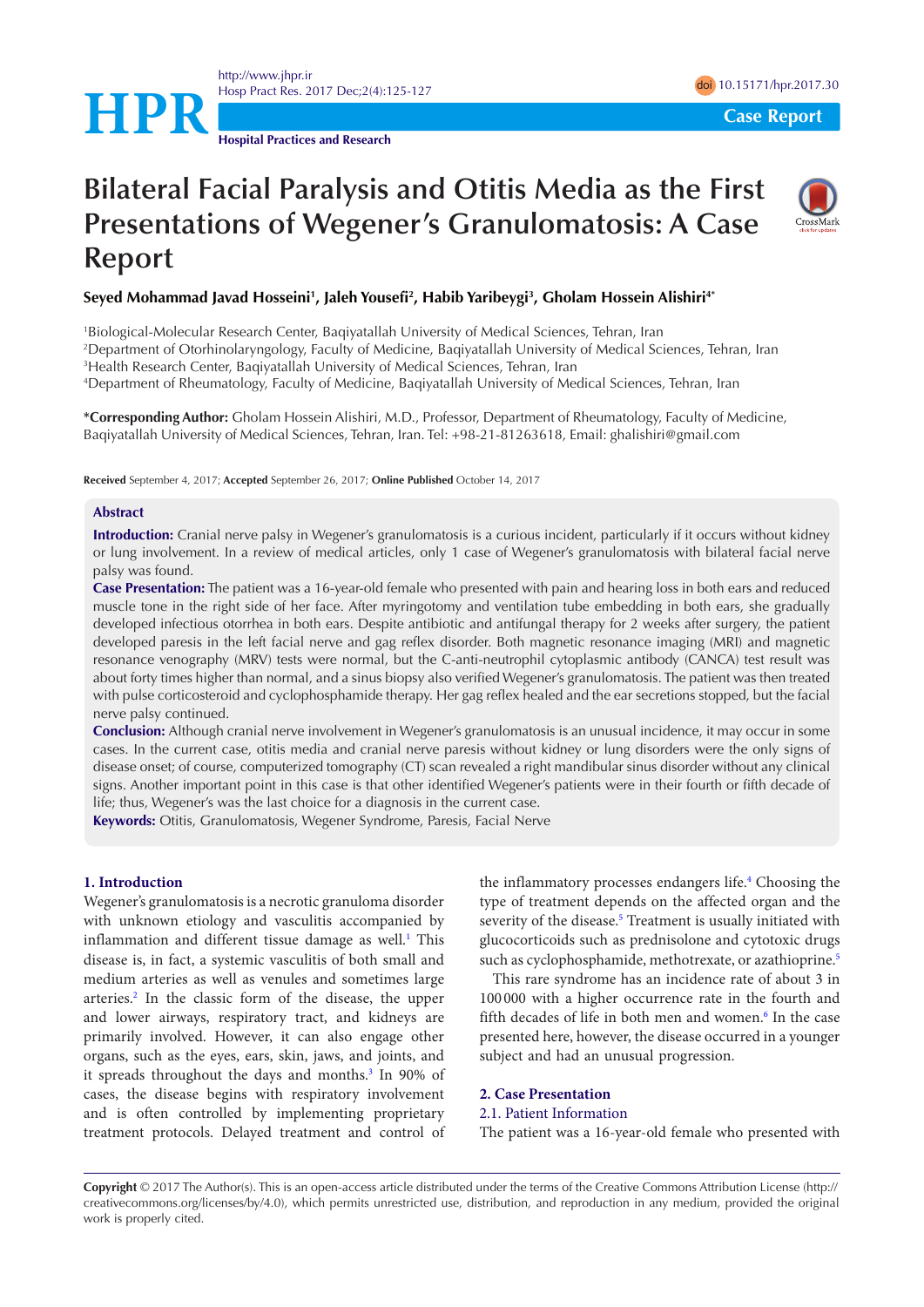pain and hearing loss in both ears and reduced muscle tone in the right side of her face. The hearing loss had started first in her right and then her left ear 2 months before admission. One month before admission, she experienced muscle paresis in the right side of her face and severe pain in her right ear. During this period, she was treated for otitis and sinusitis, but showed no improvement.

#### 2.2. Clinical Findings

During the patient's first exam, serious otitis media with 30 db conductive hearing loss and type B tympanometry in both ears. In her nose, mucous secretions could be seen, but her throat was normal. The left facial nerve was normal, but the patient could not close her right eye completely, and she had no movement in either lip. Because of treatment failure, middle ear effusion, and facial nerve paresis, the patient was considered for myringotomy and tube ventilation in both ears. The lab data before surgery was: Hb 10.4 (with low mean corpuscular volume [MCV]), White blood cell (WBC): 16 000 (80% neutrophils) and ESR 20.

#### 2.3. Therapeutic Interventions

The patient underwent surgery. One day after surgery, she had severe tremoring in her hands and feet while standing which was relieved by resting in bed and nasal oxygen therapy. The patient also had inspiratory and expiratory stridor. Examination revealed only right side facial paresis; electroencephalography (EEG), MRV, and brain MRI were all normal. The assessment of facial nerve function and electroneuronography (ENOG) test results showed that the patient's right side had 35% function in comparison to the left side.

Despite receiving ceftriaxone, the patient developed putrid secretions from her left ear on the third day after surgery and from her right ear on the fourth day. On the fifth day, ear pain was added. The culture results from her ears showed candida albicans, and oral fluconazole was started (100 mg/12 h) with topical clotrimazole 2%. Ceftriaxone was discontinued, and ceftazidime, clindamycin, vancomycin, and amphotericin B were started. The ear secretions gradually decreased, but her pain showed no response to treatment.

#### 2.4. Follow-up and Outcomes

Audiometry showed 60 db conductive hearing loss in both ears. On the 10th day after surgery, the patient developed bilateral facial paresis and swallowing dysfunction. Physical examination revealed a very weak gag reflex. To rule out mucormycosis, tumors at her skull base, leukemia, Wegener's, sarcoidosis, and cavernous sinus thrombosis, an MRI, MRV, and skull base and nasopharynx CT scans were performed. No abscesses, masses, or infections in the brain were noted, but the maxillary CT scan showed right maxillary sinus haziness. Upon exam, there was nasal bleeding, especially on the right side. Therefore, the necessary tests for Wegener's

granulomatosis and sarcoidosis were conducted. The patient's inferior turbinate and nasal mucosa were biopsied for Wegener's and mucormycosis. Lung CT scan and U/A tests were normal. antinuclear antibodies (ANA) and P-anti-neutrophil cytoplasmic antibody (PANCA) tests were normal, but C-anti-neutrophil cytoplasmic antibody (CANCA) measured 40 times higher than normal value. Biopsy identified vasculitis with granuloma, but for mucus the results were negative.

With these findings, Wegener's granulomatosis without lung and kidney involvement was diagnosed. Consequently, pulse steroid and cyclophosphamide therapies were started. In follow-up, the patient had near normal hearing without pain. After 2 months, her gag reflex became normal. In the fifth month of follow-up after treatment and with physiotherapy, the patient's facial paresis showed relative improvement.

#### **3. Discussion**

Wegener's granulomatosis is a systemic vasculitis; in classic and common forms, it has both kidney and lung involvement.<sup>[2](#page-2-1)</sup> In rare cases (such as in the current patient), it develops with unusual symptoms such as hearing loss and bilateral involvement of the facial nerve at an unusual age.<sup>3</sup> Thus, early diagnosis with rapid and wise treatment accompanied by rule out of any important differential.

Early detection and diagnosis plus proper treatment can be life-saving and prevent morbidity and pathological processes.[3](#page-2-2) Wegener's characteristic features are involvement of the granulomatous vasculitis in upper and lower airways with glomerulonephritis. Also, diffusive vasculitis can be seen in various degrees in smaller veins and arteries. The average age for this disease is about 40 years.[7](#page-2-6) However, about 15% of subjects are younger than 19 years.<sup>8</sup> Wegener's vasculitis has many different clinical aspects. According to the National Institute of Health (NIH), the most common organs involved at first are the sinuses, lungs, joints (arthralgia and arthritis), ears (otitis media), and kidneys.<sup>9</sup> The central nervous system and peripheral nerves are uncommon sites of involvement.<sup>[7](#page-2-6)</sup>

In the presented case, the patient's first detected symptoms were otitis media and facial paralysis without other organ involvement. In a literature review, only 1 case occurring at a young age was found, and that patient was a 23-year-old woman with bilateral recurrent otitis media, hearing loss, bilateral facial paralysis, and lung involvement.[10](#page-2-9) In the patient presented herein, nose and middle ear biopsies were normal, but the lung biopsy was positive[.10](#page-2-9) The CANCA test was also positive in the current case.

## **4. Conclusion**

Based on this study and because early diagnosis and preventive therapies result in better outcomes, it is concluded that Wegener's granulomatosis should be considered as a possible diagnosis and/or ruled out in younger patients with chronic otitis and facial paralysis.